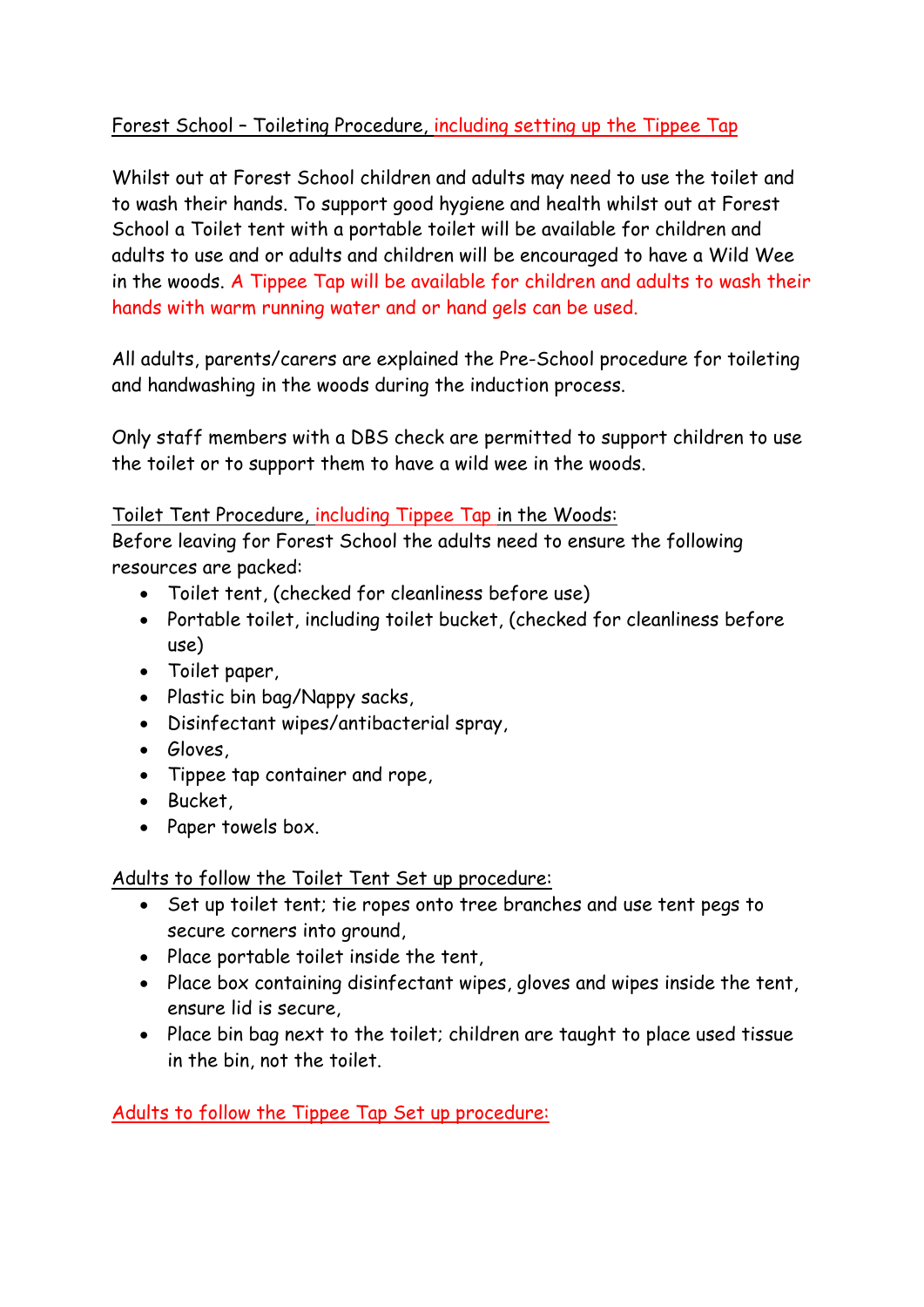- Set up tippee tap; ensure it is nearby the toilet tent, hang the container upside down, over a low branch using the rope. The tap needs to be positioned upside down.
- Place bucket underneath the tippee tap (collecting used water, that could be recycled to extinguish the camp fire),
- Hang a bin bag/nappy sack to a nearby tree branch, to place used paper towels in.
- Place paper towel box nearby the hanging bin bag/nappy sack.

## Procedure for using the Toilet Tent with a child:

- Adult to inform other adults that they are taking a child to use the toilet,
- Support child to use the toilet and place their used tissue into the plastic bin bag,
- Empty the toilet bucket after each use, unless there is a queue in which case empty as soon as possible,
- Ensure the toilet seat is wiped clean before the next use,
- Empty toilet bucket onto ground, away from Toilet tent and away from where children are playing,
- Adult to wear gloves when emptying toilet bucket,
- Ensure that children use the tippee tap to wash their hands after each use and or are given a wipe/hand gel to clean their hands, if the tippee tap is not available.

## Adults to follow Toilet Tent Pack Away Procedure:

- Adults to wear gloves before handling the toilet,
- Empty toilet bucket into ground, away from Toilet tent and away from where children are playing,
- Clean bucket by rinsing out with clean water and wipe with antibacterial wipes,
- Place toilet seat and bucket into the trolley to ensure that children do not use or play with the bucket,
- Collect toilet paper bin bag, seal and place in the trolley,
- Take down toilet tent and place in bag including 4 tent pegs.

## Adults to follow Tippee Tap Pack Away Procedure:

- Take container down from branch and drain any left-over water on the ground/over the campfire is needed/to clean toilet bucket,
- Remove the bin bag/nappy sack and tie it up. Placing the bag in the trolley,
- Repack the paper towel box in the trolley.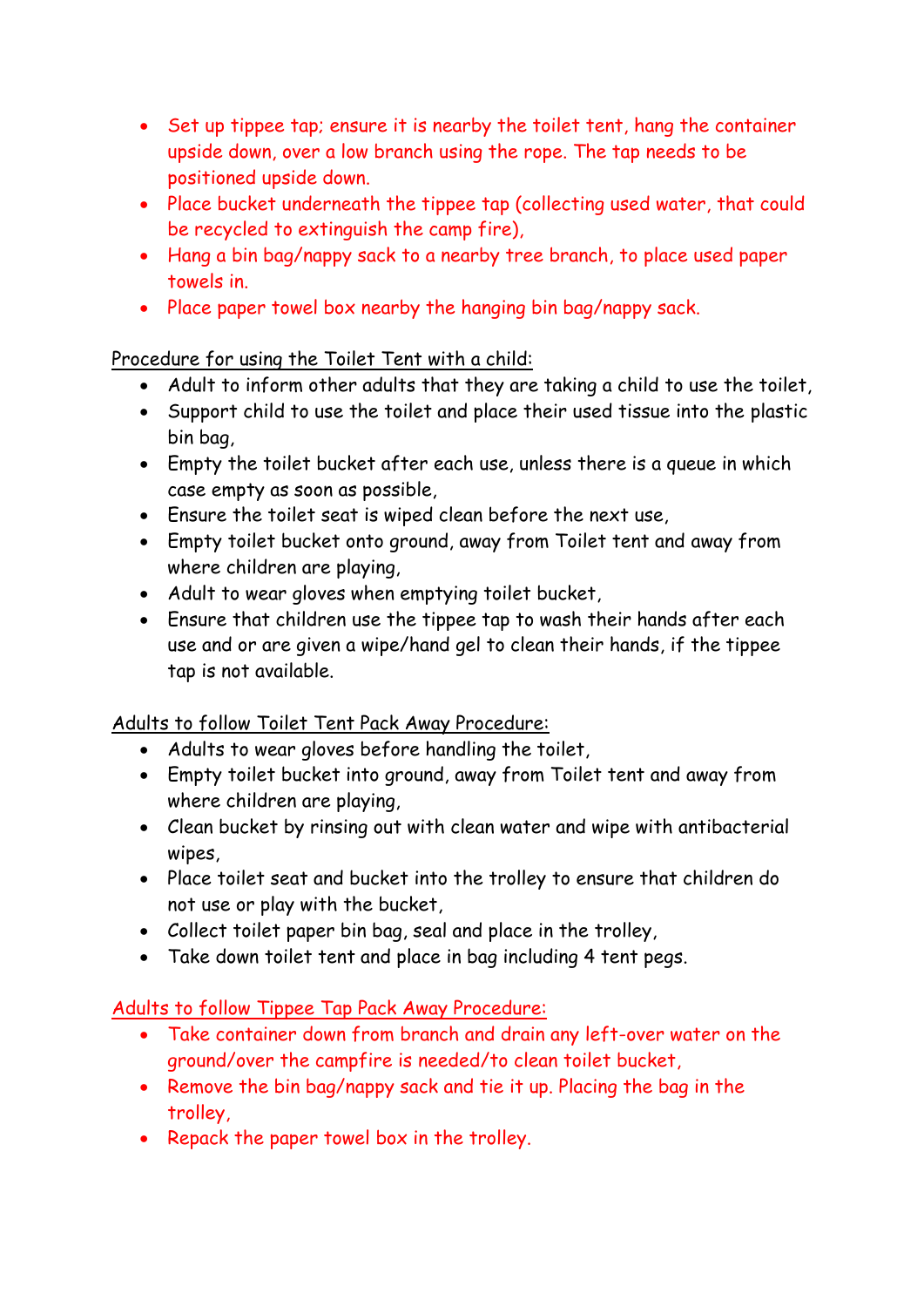Returning to Pre-School Toilet Cleaning Procedure:

- Adult to wear gloves,
- Wash toilet and bucket using the garden tap, clean with antibacterial spray,
- Use paper towels to dry toilet and bucket,
- Put toilet paper bin bag in the general waste bin.

# Replenish items, such as toilet roll, paper towels and antibacterial if required.

#### Wild Wee Procedure

If the Toilet tent is unavailable adults will support children to have a Wild wee in the woods. Adults to follow the procedure below:

- Adult to inform other adults that they are taking a child for a Wild wee,
- Adult to ensure they have tissue, wipes and nappy sack in their bum bag,
- Take child a little away from the area the group is playing in and find an appropriate bush/tree,
- Adult to support children, ensuring that their clothing is out of the way, so not to wee on it,
- Children to wipe themselves with a tissue and place in a nappy sack,
- Children use hand wipes/hand gel to clean their hands. Wipe placed in nappy sack.
- Nappy sack put in bin on return to premises.
- Children and adults wash their hands with water and soap, on return to Pre-School.

Also refer to Nappy Changing Procedure and Intimate Care and Toilet Training Procedure.

This policy was adopted in September 2017, to be reviewed annually.

Policy to be reviewed in September 2022. Signed by Owner: \_\_\_\_\_\_\_\_\_\_\_\_\_\_\_\_\_\_ Signed by Manager: \_\_\_\_\_\_\_\_\_\_\_\_\_\_\_\_\_\_\_\_\_\_\_\_\_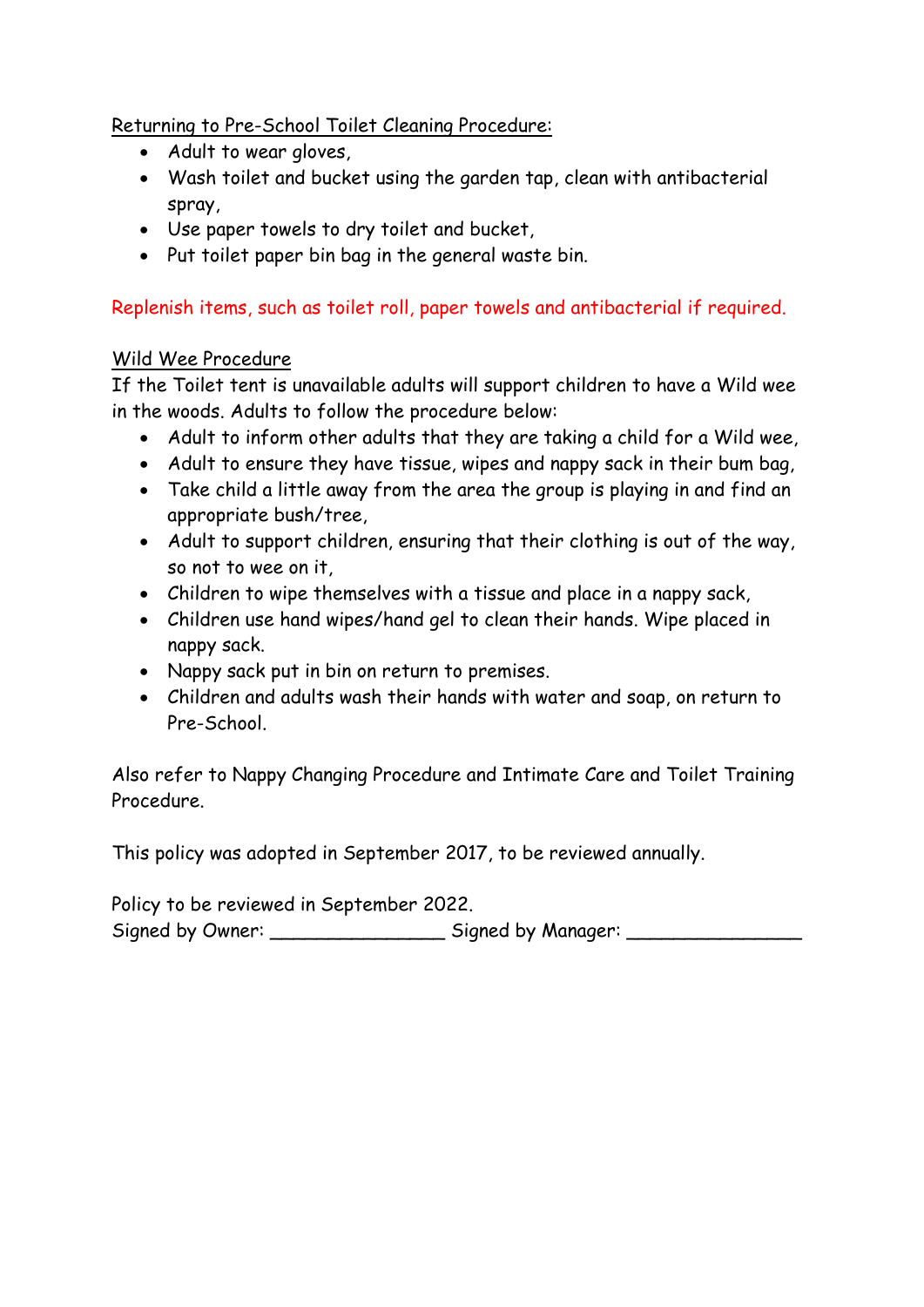# Setting up the Toilet Tent and Tippee Tap

Adults to follow the Toilet Tent Set up procedure:

- Set up toilet tent; tie ropes onto tree branches and use tent pegs to secure corners into ground,
- Place portable toilet inside the tent,
- Place box containing disinfectant wipes, gloves and wipes inside the tent, ensure lid is secure,
- Place bin bag next to the toilet.

#### Adults to follow the Tippee Tap Set up procedure:

- Set up tippee tap; ensure it is nearby the toilet tent, hang the container upside down, over a low branch using the rope. The tap needs to be positioned upside down.
- Place bucket underneath the tippee tap (collecting used water, that could be recycled to extinguish the camp fire),
- Hang a bin bag/nappy sack to a nearby tree branch, to place used paper towels in.
- Place paper towel box nearby the hanging bin bag/nappy sack.

Procedure for using the Toilet Tent with a child:

- Adult to inform other adults that they are taking a child to use the toilet,
- Support child to use the toilet and place their used tissue into the plastic bin bag,
- Empty the toilet bucket after each use, unless there is a queue in which case empty as soon as possible,
- Ensure the toilet seat is wiped clean before the next use,
- Empty toilet bucket onto ground, away from Toilet tent and away from where children are playing,
- Adult to wear gloves when emptying toilet bucket,
- Ensure that children use the tippee tap to wash their hands after each use and or are given a wipe/hand gel to clean their hands, if the tippee tap is not available.